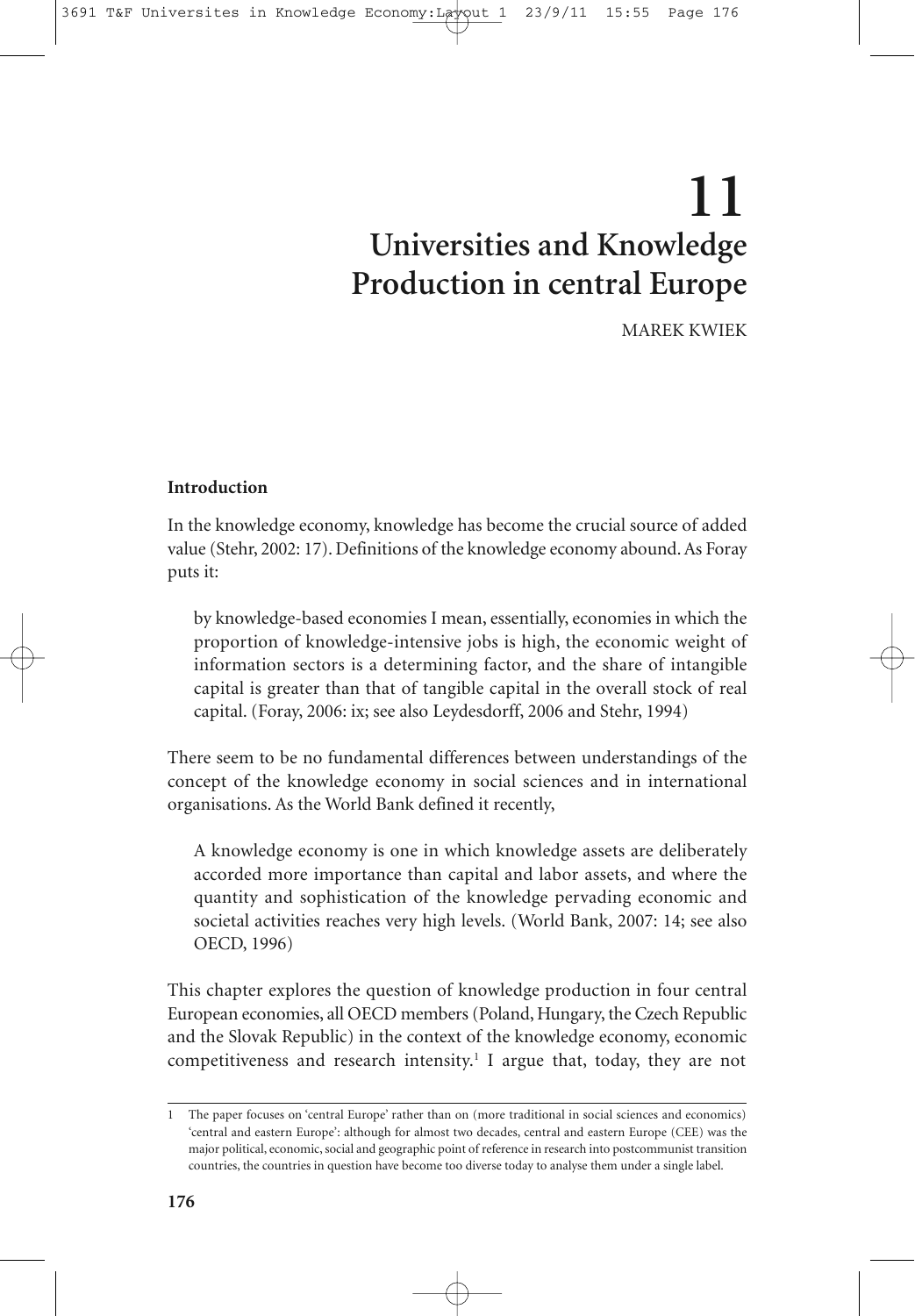'knowledge economies' in the ways that their more affluent and technologically advanced western European counterparts are. Therefore, one of the themes of this chapter is an examination of an ongoing east/west divide in knowledge production resulting from a high path-dependency for the economy, as well as for higher education and research and development systems in the region. I also argue that the communist legacy in central European countries matters substantially: it matters for their economies, in transition to market economies; it matters for their societies, in transition to what are sometimes termed'postcommunist welfare states'; and it matters for both educational and research and innovation systems crucial for knowledge production. The three areas (economies,societies and higher education and research systems) are interlinked and an assessment of knowledge production requires an analysis of their interrelations.

How deep is the divide between knowledge production in central Europe and in major western European economies? To what extent is the divide today driven by hard (difficult to change in the medium run) factors, and to what extent by soft factors (more easily changeable)? The former factors include levels of public funding in higher education and research systems, the social and age structures of the workforce, the structure of employment by major economic sectors and the overall national levels of economic competitiveness. The latter, soft, factors include funding and governance modes in higher education and research systems, access policies in higher education and the matching of education systems with labour market needs, as well the majority of factors related to business, legal and institutional environments – as, for instance, reported annually by the World Bank via the 'ease of doing business' indicators (World Bank, 2010).

Both hard and soft factors link the patterns of ongoing knowledge production in the region to the communist and post-communist legacies. Social and economic change takes time and, from a current perspective, the two decades of transformation (1990–2010) are not enough to bridge the gap between the east and the west in knowledge production. Universities in central Europe are changing, sometimes rapidly but most often gradually, but western European universities have been changing even more rapidly in the last 20 years, as comparative studies indicate (see Shattock, 2008; Bonaccorsi and Daraio, 2007; Maassen and Olsen, 2007). It has been noted of the region (and this viewpoint easily fits the case of higher education) that 'social transformation, including the adoption of a new value system and social behavioral pattern, is not a process of one or two decades.It takes generations. Based on the economic and political transformation, gradual social adjustment may follow. History, however, remains part of the present for a long time'(Berend, 2007: 279).

Universities in central Europe are struggling to remain in the outer layers of the dramatically changing global academic centre. Without thoughtful higher education and research policies, combined with radically increased research support and new funding modes, they might move from the outer layers of the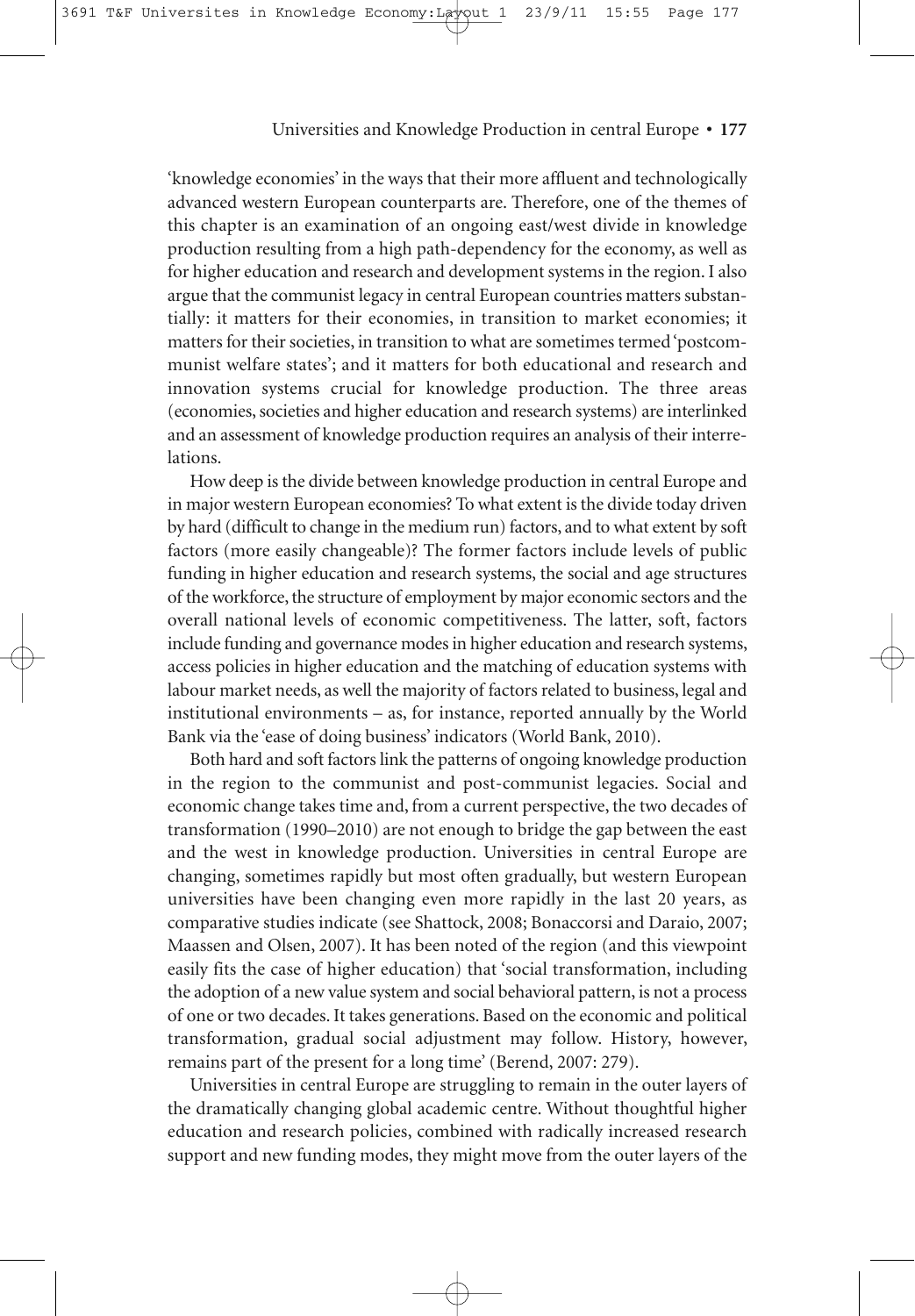centre to the global academic periphery. The processes in question can be most clearly observed through the analysis of trends over time in various global competitiveness indexes and in European and global university rankings. What is especially revealing are the trends over time in those pillars of economic competitiveness (such as the annually reported *Global Competitiveness Index*), which refer directly to higher education, research and innovation systems and trends in the four central European economies under discussion.

In particular, central European academics and policy-makers should no longer believe in three interrelated myths, still popular in the region. First, the myth that post-communist universities, due to their history, are exceptional in Europe and their exceptionality should be preserved.In fact, their exceptionality lies in being systematically inward-looking and academically driven institutions, isolated from concerns of both society and the economy. Secondly, the myth that post-communist universities as public sector institutions are radically different from all other public sector institutions, and immune from the impact of global and European public sector reforms.And, thirdly, the myth that knowledge production can increase in reformed (in both funding and governance modes) higher education systems, even with current low public expenditures on research and development. These three myths have been powerful inhibitors to knowledge production in the region and have been shared throughout the two decades of transition by academics and policy-makers.

# **Knowledge Production and Historical Legacies**

Knowledge production in central Europe is strongly linked to the legacies of operating for fifty years in command-driven communist economies, and to wider post-communist transition processes in the last 20 years. The historical legacies relevant to knowledge production in the region include the following parameters: economy and society (rather than merely politics), public services (social policies, leading to the 'emerging' welfare states, as opposed to 'established' welfare states (Castles *et al.*, 2010)), higher education policies (including especially governance and funding reforms) and research and innovation policies (especially those related to academic entrepreneurialism and university–enterprise partnerships).

## *The Fiscal Context: Communist and Transition Periods*

The fiscal context in which knowledge is produced in universities and in which universities operate in central Europe is of critical importance for the present discussion. In post-communist central Europe, there has been a continuing conflict between the need for high-quality higher education and fiscal constraints, especially in the 1990s when higher education systems were undergoing the first wave of reform (see for details, Cunning *et al.,* 2007: 29).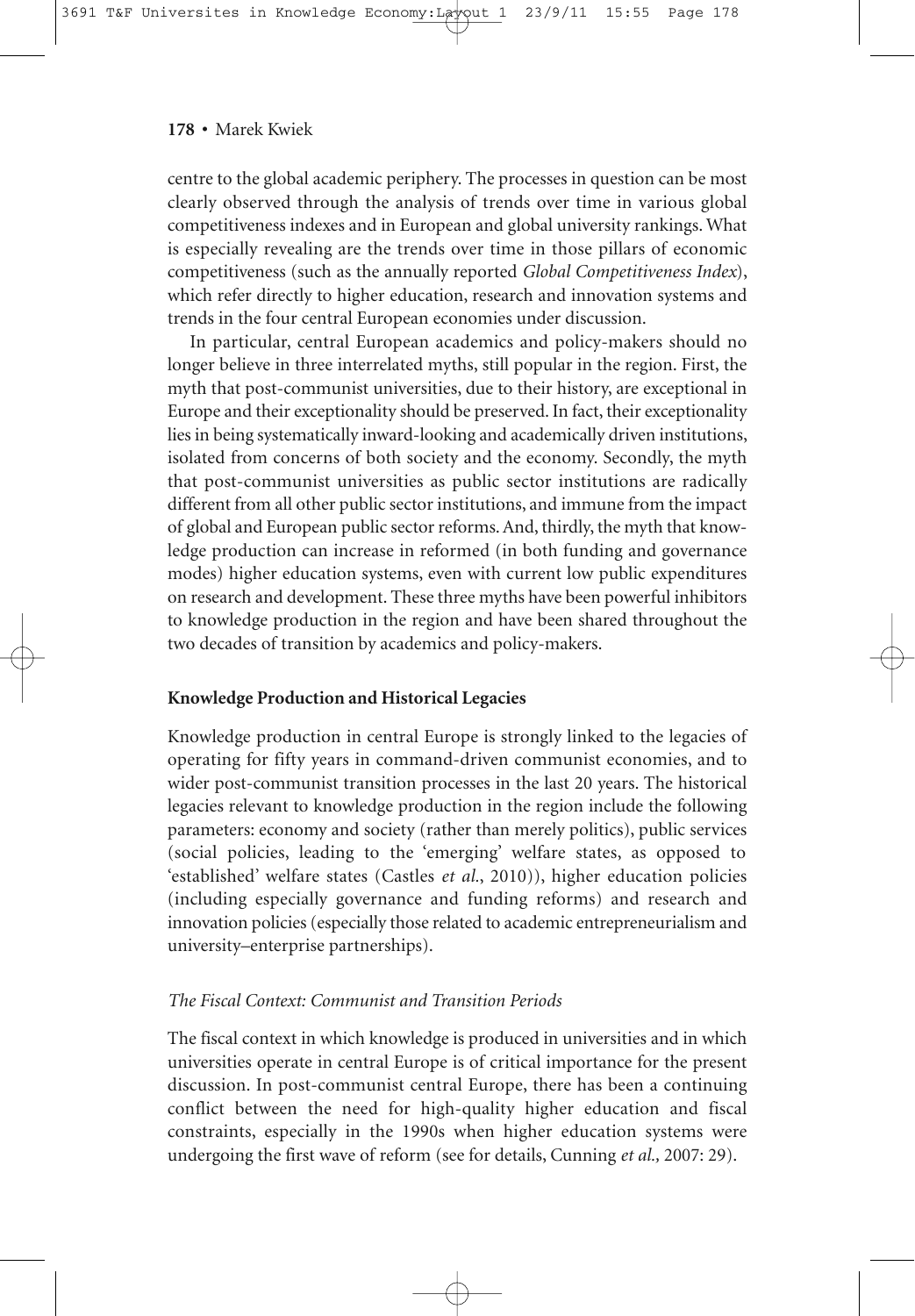Central European countries in general have similar funding modes for financing public higher education: financial aid to students is combined with the avoidance of charging them tuition fees.A dual-track system is prevalent in the region: fee-free higher education is available for regular students, disproportionately coming from socially and economically privileged families (only Poland being an 'equity success story', with decreasing inequality in access to higher education (Kwiek 2008c)) admitted via competitive entrance exams, and a special fee-paying track available for those who fail to gain admission – which tends to 'penalise students from disadvantaged families' (Cunning *et al.*, 2007: 29) and which raises serious equity concerns.

The research mission (as well as the third mission), in general, has been systematically denigrated throughout the region for almost two decades, despite differences between the four countries, related to various attempts at reforming governance and funding patterns, especially in the 2000s – the Polish reforms of 2008–2011 being an interesting example of introducing 'new rules of the game', (Kwiek and Maassen, 2011). Drastic public underfunding of universities in the 1990s led both academic institutions and individual academics to apply various survival strategies, related mostly to introducing fee-based university programmes for part-time students in public universities and teaching in private higher education institutions by academics from public institutions. (On the two types of privatisation, see Kwiek, 2010, and on the emergent public–private dynamics in higher education, Kwiek, 2011). The survival strategies have led to research underperformance: both institutions and academics alike were focusing on teaching.

But does almost half a century of operating under the communist regime and two decades under transition conditions explain sufficiently the current differences in overall research performance levels of higher education systems in central Europe and in EU-15 economies? What is the long-term impact of communism on different academic culture(s) in central European countries, including different governance and funding regimes and the lack of academic freedom and institutional autonomy? What is the impact of what Elster *et al.* (1998: 158) (with reference to economies) called 'the long arm of the past' in the area of knowledge production? As stressed by analysts of social policy generally, much more attention is currently paid by academics to the legacies of the past and the ways in which these legacies'influence meaningful change'today (Inglot, 2005: 5).

There were three major effects of the post-1989 transition, all relevant for trajectories of transformations of higher education systems: the distribution of income and earnings widened; output fell and tax revenues fell even more sharply; and job security ended (Barr, 2001: 242–243). In the 1990s, the relatively stable social and economic environment in which knowledge was produced in communist-period universities was disintegrating. New institutional norms and behaviours emerged, together with institutional autonomy and academic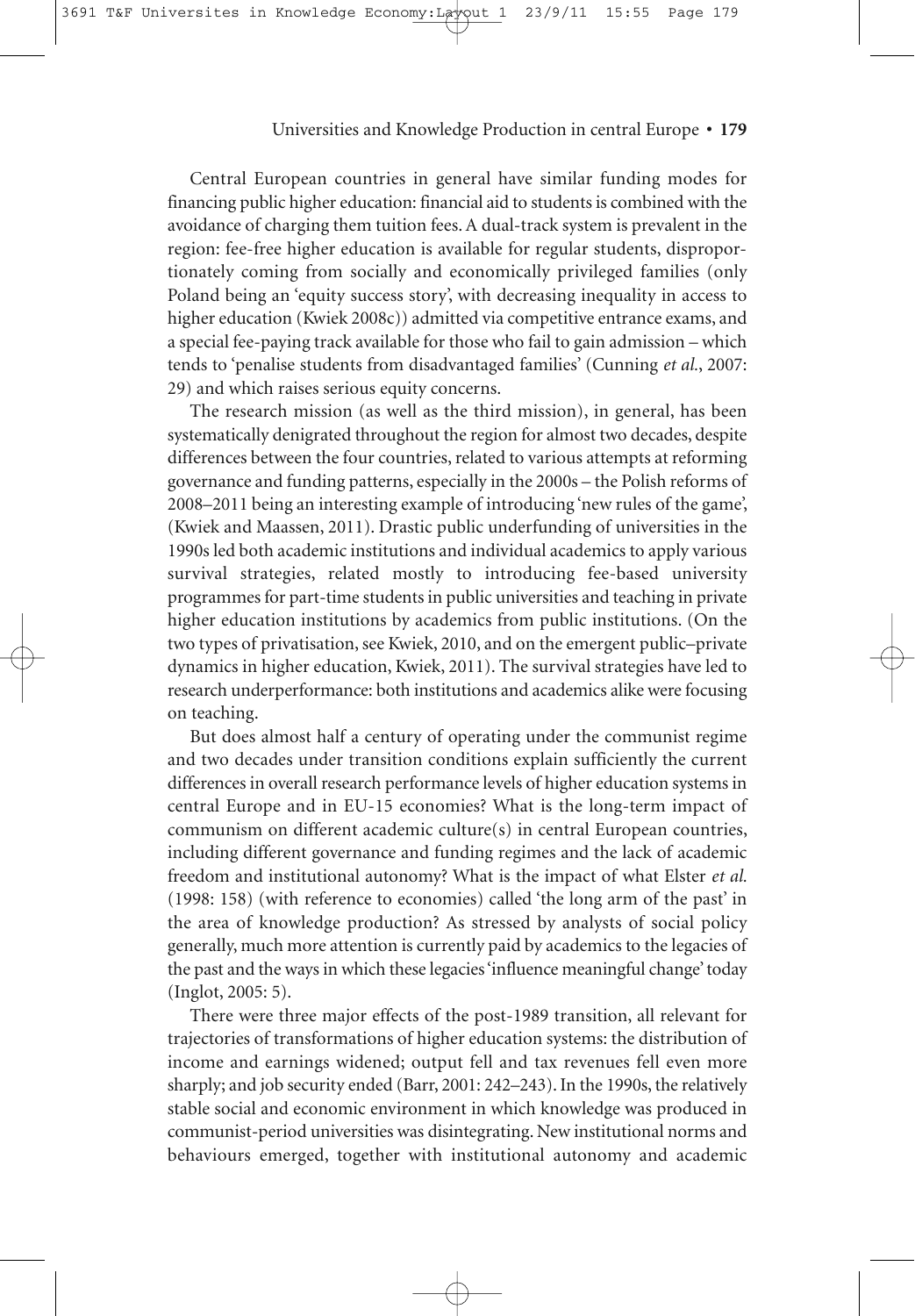freedom, regained immediately following the collapse of communism. But autonomy was accompanied by severe financial constraints: long-term, systemic financial austerity was the trademark of university knowledge production in the region throughout the 1990s, and its impact on higher education systems, institutions and individual academics has been substantial (Kwiek, 2011).

## *The Social Context: Communist and Transition Periods*

Communist-era higher education and research systems and their knowledge production in central Europe differed substantially from their western European counterparts. They were a centralised higher education systems, with attempts at balancing the number of graduates with the number of jobs, and with educational credentials more important in job allocation than actual knowledge or skills; curriculum guidelines, research goals and requirements for filling teaching positions were defined and closely monitored by the Communist Party; a unitary system of traditional university education was provided, with no bachelors programmes; and the financing of universities was entirely dependent on the government (Mateju, *et al.*, 2007: 374–375).

All these points are no longer valid, but the removal of their legacy is what happened, at various speeds, during the past 20 years, through different reform programmes. The current shape of universities and knowledge production in central Europe is determined by specific factors defining both the communist and post-communist transition periods (as is the case with social policies – see Tomka, 2005).

It would be unfair to deny the large extent to which central European universities have been transformed in the last two decades. But knowledge production in the region cannot escape its recent history: after being viewed as strategic elements of communist regimes, universities in the first decade of the transition period were largely left on their own, autonomous but severely underfunded, and engaged much more in (mostly fee-based) teaching than in traditional knowledge production. Their recent history matters, especially in three areas: slow (and generally limited) governance and funding reforms; academic institutional culture that accepts the denigration of research missions; and underfunding of research in higher education.

## **Competing Social Narratives about Universities in the Region**

From a historical perspective, universities in central Europe, Poland included, are not able to produce convincing social and institutional narratives in defence of their traditional roles in society – as their historical rootedness either reaches too far back into the past (i.e. is too explicitly Humboldtian) or is too idiosyncratic and 'tainted' by the period of communism. In both cases, their historical rootedness, and resulting narratives linking their past to their future, are viewed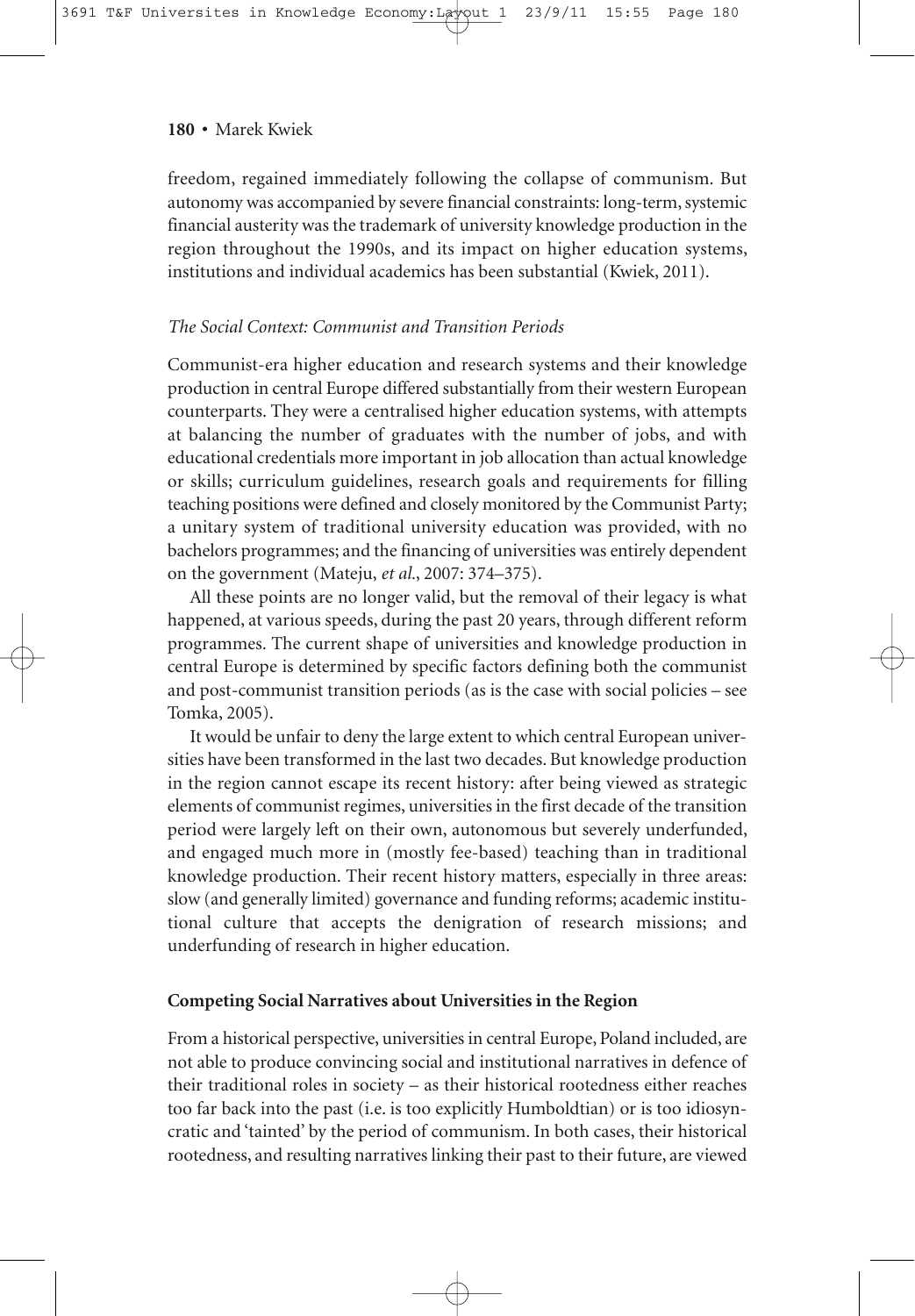by central European policy-makers and the media as possibly interesting but largely irrelevant for current and future challenges.

In the absence of convincing narratives about universities produced by universities themselves, new narratives are increasingly produced by the state, especially governments involved in reform programmes. Not surprisingly, in these new narratives (for instance, the 2005–2008 and 2008–2010 narratives about the need for reforms in Poland), universities are viewed as 'instruments for national political agendas' rather than as 'institutions', to use Olsen's distinction (Maassen and Olsen 2007). Universities seem unable to protect both their institutional identities and their institutional integrity, unable to produce and promote a common, socially convincing narrative about the social, cultural and economic future of academic institutions. Institutions without powerful founding ideas at their disposal are much more easily subject to radical reform programmes, which is the Polish case of 2008–2011.

What seems to matter for the strength of the instrumental view of the university, prevalent in the region, is the relatively weak rootedness of traditional organisational and funding patterns. Both the communist period and the two decades of post-communist transformations have not been strong enough, or legitimate enough, reference points for the production of convincing narratives based on the vision of the university as a community of scholars.Consequently, universities in the region – if, as in Poland, exposed to the pressures of comprehensive instrumental reform – seem much weaker partners in a stakeholders' dialogue about their future than universities in western Europe.

And the consequences for university knowledge production are manifold: first, in the absence of powerful, socially accepted narratives linking universities' pasts, presents and futures, governance and funding reforms in the last two decades were much less substantial than they should have been and were often merely cosmetic. Public interest in universities focused on their increasing teaching capacities, and increasing enrolment rates, combined with policy fascination (although often not without disgust) with the newly created and socially illegitimate private higher education sector in the region. The identity crisis of the academic profession, caused, *inter alia*, by institutional underfunding and low academic salaries, led to a decade of weak, cosmetic reforms and lost the interest of the public in universities as knowledge-generating institutions and, consequently, the interest of policy-makers in the university research mission.

In the early years of the transition period, both domestic and, especially, international policy actors were paying little attention to social policy in general (setting up unemployment systems was the only area of priority concern at that time): neoliberal policy-makers focused on stabilisation, liberalisation and privatisation policies(Orenstein and Haas, 2005: 145ff). The neoliberal so-called Washington Consensus 'had little to say on the social-sector restructuring that was to become such a large part of post-communist transformation'(Orenstein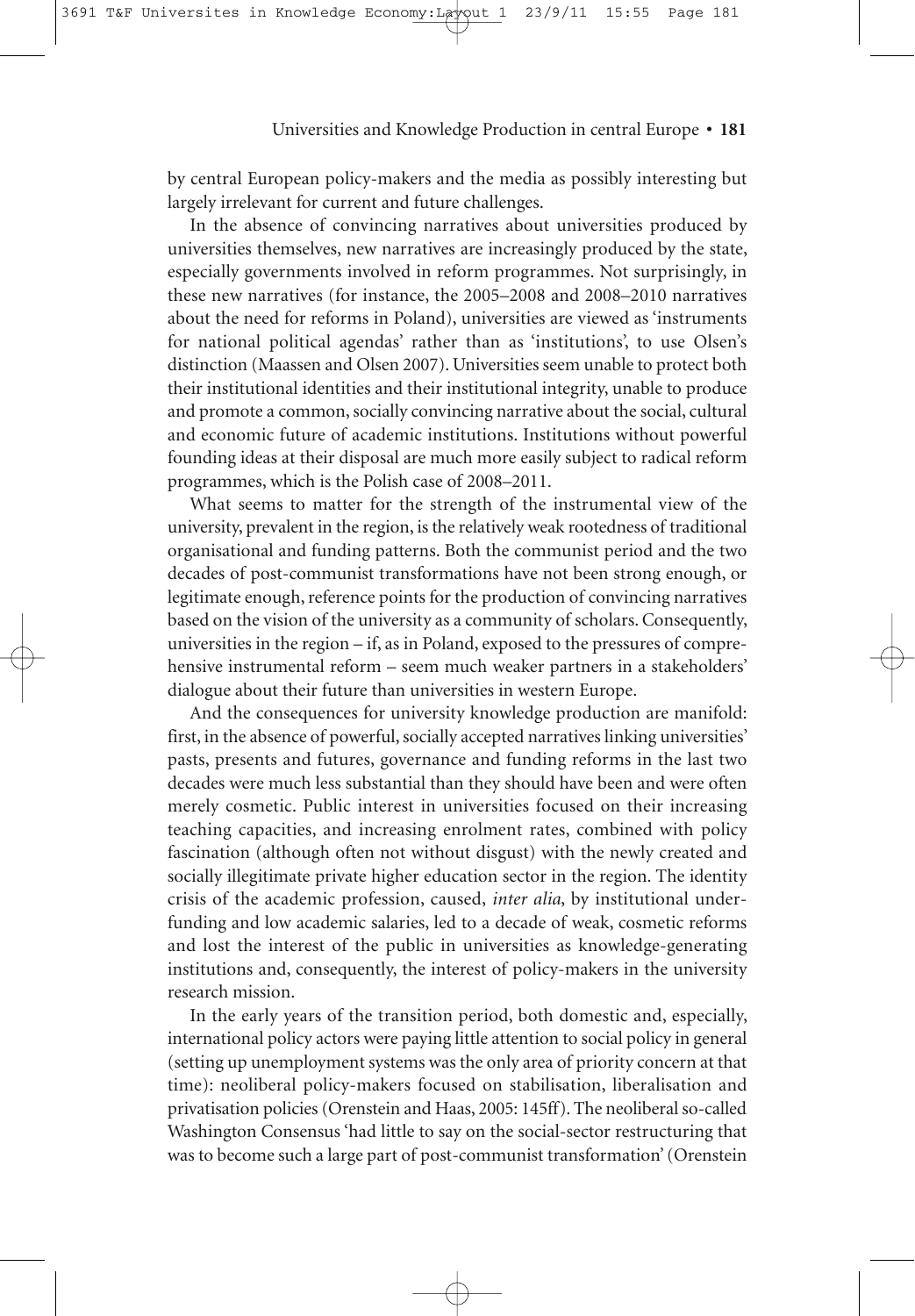2008: 85). The process of reforming social policies in central Europe during the post-communist era turned out to be 'much longer and much more difficult than most experts anticipated'(Inglot 2005: 3). Nevertheless, a 'surprisingly long distance from the Soviet Bloc to the European Union' was covered in a 'historically extremely short period of time' (Berend 2007: 269). The general lack of reformers'focus on higher education, and the fascination of both the public and policy-makers with the single indicator of student numbers, had far-reaching consequences for knowledge production: the teaching mission became the core mission.

Most prominent political figures and their advisers involved in Polish economic reforms of the early- and mid-1990s (notably Leszek Balcerowicz and Jeffrey Sachs) hardly mentioned the need for reform of teaching and research. Poland was not an exception: the lack of higher education reforms was prevalent in central Europe, perhaps partly owing to western views that communist educational systems did not need substantial transformations, in contrast to economic and political systems. It needs to be added, by way of justification, though, that the 1990s in the region meant creating 'the very fundamentals of capitalism': not surprisingly, 'in eastern Europe, both markets and private enterprises were virtually non-existent for about 40 years' (Elster *et al.*, 1998: 157).It is perhaps only from a safe distance of almost two decades of 'transition' and 'accession' that we can criticise the missing dimension of higher education reforms in central Europe in the 1990s and stress its role in the ongoing east/west divide in knowledge production.

## **The East/West Divide Continues**

The different roles of universities in knowledge production in more affluent OECD countries and in central Europe can be viewed in terms of these four characteristics:

1 The structure and levels of research funding. The share of university (and government) R&D funding in central Europe is much higher than the share of enterprise R&D funding in the national picture, compared with the OECD average.And the levels of R&D funding, both public and private, are considerably lower (gross domestic expenditure on R&D activity, or GERD, for Poland was 0.59 per cent of GDP in 2009).At the same time, the structure and levels of higher education funding (usually as a separate funding stream from research funding) are broadly similar.Knowledge production is located mostly in the public sector; while in the OECD as a whole, about 70 per cent of R&D funding is concentrated in the business sector, for Poland (and central European members of OECD) it is only 30 per cent (2009). Different structures and substantially lower levels of research funding have powerful negative impacts on knowledge production; as a recent EC report put it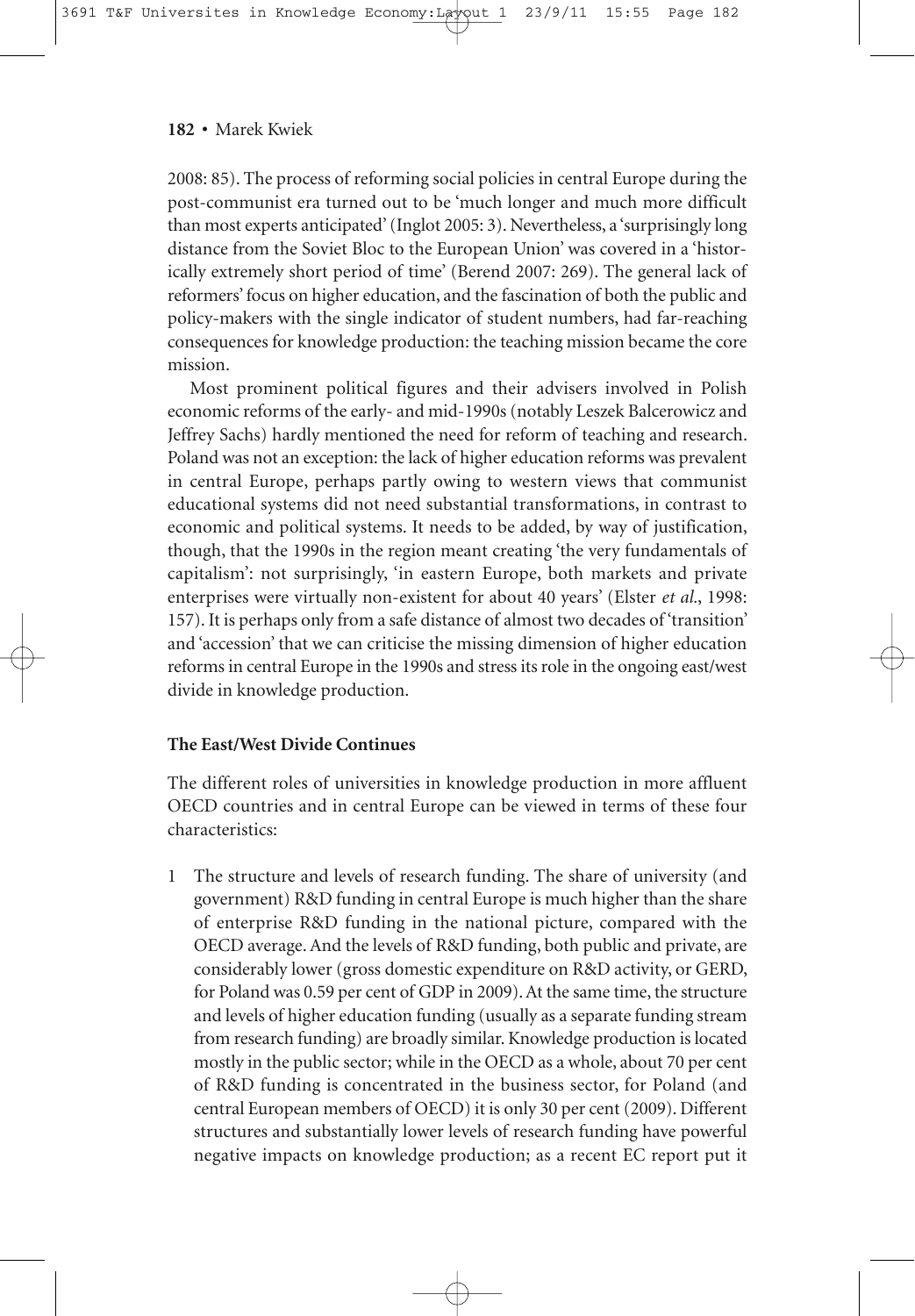explicitly, research systems in new EU member states may not deserve to be designated as'research systems' at all (EC, 2009: 40).

- 2 An institutional focus on teaching-related revenues rather than researchrelated revenues in public universities in the region, as a consequence of very low public funding for research. Teaching-related revenues mean mostly fees from part-time students: this is a specific feature of central European higher education systems – full-time students studying without fees and part-time students paying fees. There is almost full dependence on fees in the private higher education sector and, consequently, the research mission there is marginal. The role of private higher education in the four countries, and in post-communist countries generally, is exceptional on a European scale (the only exception in western Europe being Portugal).
- 3 Low levels of engagement in academic entrepreneurialism and weak university–enterprises partnerships.Academic entrepreneurialism is mostly generated by research (and third-mission) activities, although some teaching activities may be viewed as entrepreneurial (Shattock and Temple 2006). In central Europe, though, there are only islands of entrepreneurialism located in public universities. The level of university–enterprise partnerships is generally low for structural reasons common throughout the region and related to university governance modes and levels and modes of university research funding.
- 4 The continuing absence of central European universities in global (and especially European) university rankings.In 2010, only five universities from the region were present in the *Academic Ranking of World Universities*: one in the third hundred (Charles University in Prague, the Czech Republic, in the range 201–300) and four in the fourth hundred (Warsaw University and the Jagiellonian University in Poland, Eotvos Lorand University and the University of Szeged in Hungary, in the range 301–400). No university from the Slovak Republic (or from Romania or Bulgaria) was ranked in top 500 world universities. No university in central Europe is located in the top 100 world universities either in subjects (like chemistry) or fields (like social sciences). The ranking is dominated by American universities: in the top ten, there are only two European universities (Cambridge ranked fifth and Oxford ranked tenth), and in the top 20 there is only one more non-American university, the University of Tokyo (ranked twentieth).

## **Knowledge Production in Central Europe and Economic Competitiveness**

Is there a central European variant of the knowledge production model, related to a possible central European variant of the knowledge economy? Probably both can be discerned, both being historically related (path-dependent) to communism and its central planning. Thus, post-communist universities, regional knowledge production, the emergent socio-economic model ('post-communist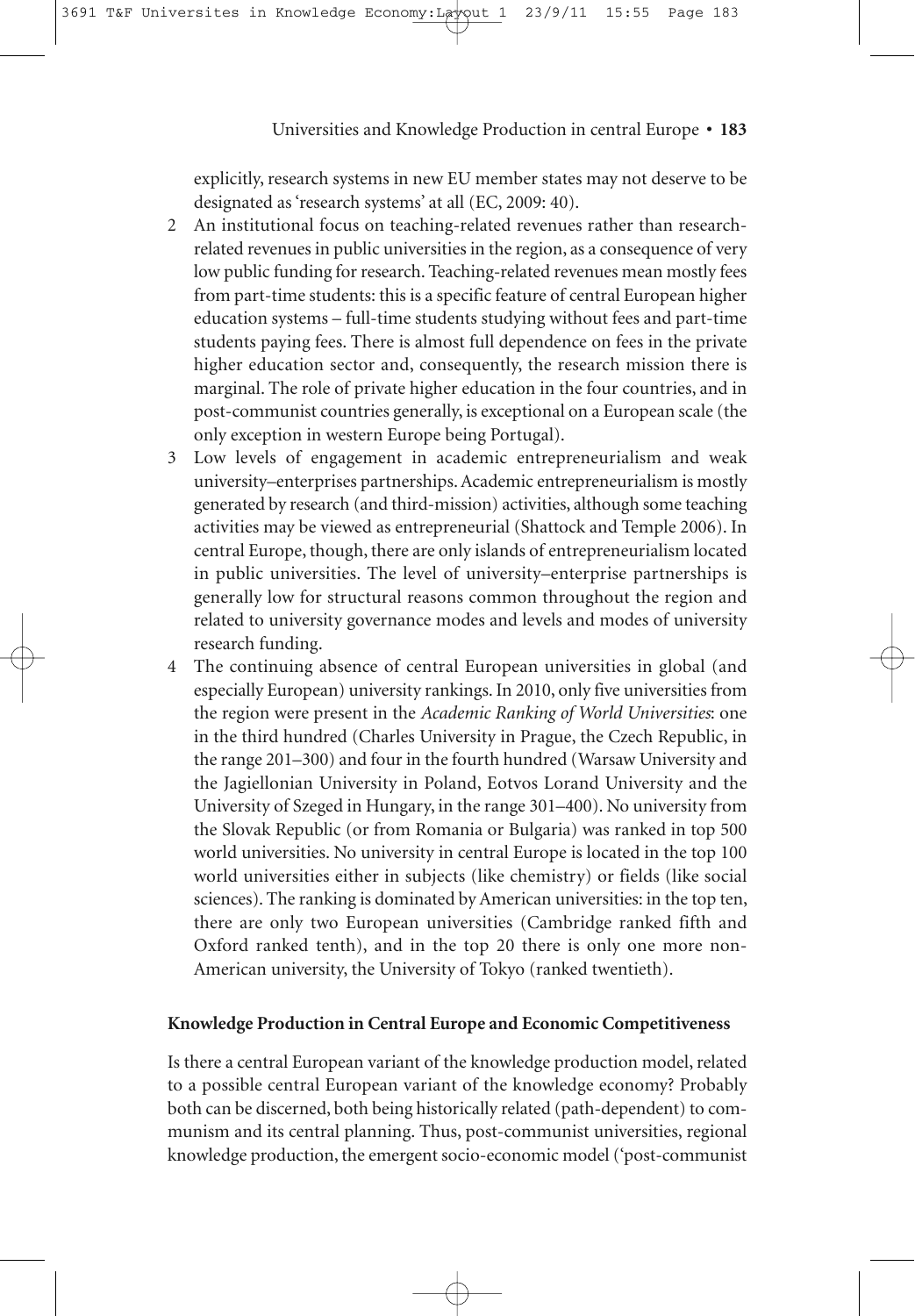welfare state'), and a regional variant of the knowledge economy seem to be strongly interrelated concepts.

Generally, in a world in which the economic dimension is viewed by policymakers as increasingly important in assessing countries in general and their higher education systems in particular (compared with more traditional social dimensions), rankings of economic competitiveness based *inter alia* on assessments of higher education and research and innovation systems cannot be ignored. Especially, they should not be ignored in post-communist countries still aggressively seeking foreign direct investments. Both national economies and universities themselves are increasingly ranked and assessed according to standardised global measures. Universities are increasingly constructed as organisations rather than as institutions – what Ramirez called their 'rationalization' (Ramirez 2006, see Brunsson and Sahlin-Andersson 2000). As Meyer *et al*. stress, the modern university in a globalised and rationalised world is a 'purposive actor':

In this world of imagined homogeneity, standardised dimensions of ranking, certification, and accreditation make sense. Universities around the world can be compared and rated on standard scales. And if they are effectively and purposively managed organizations, perhaps they can improve their rankings *vis-à-vis* all the other universities in the world. (Meyer *et al.*, 2007: 206).

The discussion of central European knowledge production in this section refers only to two global indexes: the Global Competitiveness Index (*The Global Competitiveness Report 2010–2011*) and *Doing Business 2010.* <sup>2</sup> The major point is that economic competitiveness is not supported by higher education and innovation 'pillars' in central European countries to the same extent as it is in affluent OECD economies.Central European economies, compared with major European economies, still severely lag behind in most of the other ten pillars; these lags relate to structural features and will be difficult to overcome. At the same time, expectations of both governments and the general public in the region of higher education and public R&D and innovation systems regarding economic competitiveness are very high; we view them here as exaggerated, due to numerous other factors exogenous to the two systems, and related to the other ten pillars of competitiveness. 3

<sup>2</sup> It could also be accompanied by references to other indexes, such as, especially, IMD *World Competitiveness Scoreboard 2010*, BCI *Business Competitiveness Index 2009–2010*, *The Lisbon Review 2010: Towards a More Competitive Europe*, as well as the World Bank *Knowledge Economy Score Board 2009* for central European countries – but the overall results regarding knowledge production would not be much different.

<sup>3</sup> The other ten pillars of competitiveness include institutions, infrastructure, macroeconomy, goods market efficiency, labour market efficiency, financial market sophistication, technological readiness, market size, business sophistication and, last but not least and of interest to us here, innovation. They are often interdependent and try to reinforce each other (Porter *et al.*, 2008: 3–6).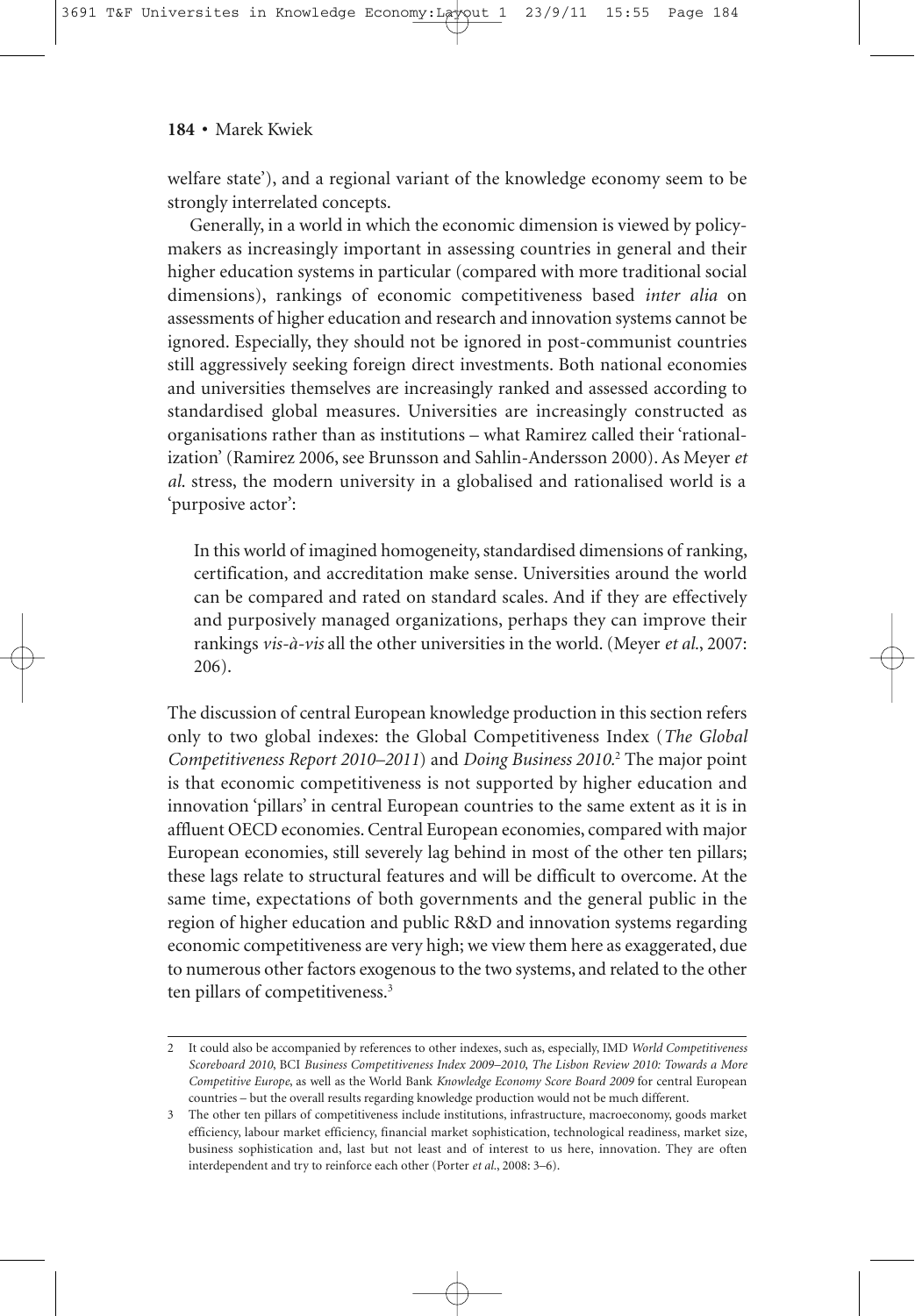An almost automatic passage from (high) levels of individuals' earnings premia in higher education to (high) levels of economic growth of countries based on the strength of their (higher) education systems is often taken for granted. Central European economies have still the highest wage premia from higher education in the OECD area (they have been for a decade in the top five countries), while their knowledge production is relatively low and their economic competitiveness is modest. I argue here that for central Europe, the other ten 'pillars of competitiveness' are of critical importance, and without progress in the other pillars, the higher education and innovation pillars lose the fundamental role they have in western European economies.It is difficult for higher education and innovation systems to go beyond their national social and economic contexts: they belong to national legal and infrastructural settings and are regulated by national arrangements, are funded from national taxes, and produce graduates with skills necessary for national economies. The national settings are, for higher education and innovation systems, both burdens and challenges (see Arbo and Benneworth 2007).

The four central European countries discussed here are among the top six OECD countries with the highest increase in the number of students in higher education between 1995 and 2004, with the first three places belonging to Poland, Hungary and the Czech Republic (OECD 2008a: 30). But the massification of higher education in central Europe took place in a specific context.As Nicholas Barr stressed, in EU accession countries governments were caught between conflicting imperatives:

the constraints of the Stability and Growth Pact, and the demands of other parts of the public sector – unemployment benefits, active labour market policies, poverty relief, and policies to address social exclusion, pensions, healthcare, and school education. The resources to finance mass, highquality higher education from taxation were simply not there. (Barr, 2005: 243)

One of the implications is that the numerical expansion of higher education occurred mostly in cheap-to-run programmes, with a strong fee-based (rather than tax-based) private sector, wherever relevant, with a strong negative correlation with the quality of education – as in the Polish case. Polish universities shifted their institutional attention away from joint research and teaching missions to teaching missions, as fees guaranteed an additional income stream – and now, refocusing attention back to research and teaching missions, after almost 20 years of neglect, is difficult to achieve. Internationally visible knowledge production requires transformations of institutional cultures towards substantially more entrepreneurial, innovative and competitive ones and, perhaps most of all, changes in funding and governance structures.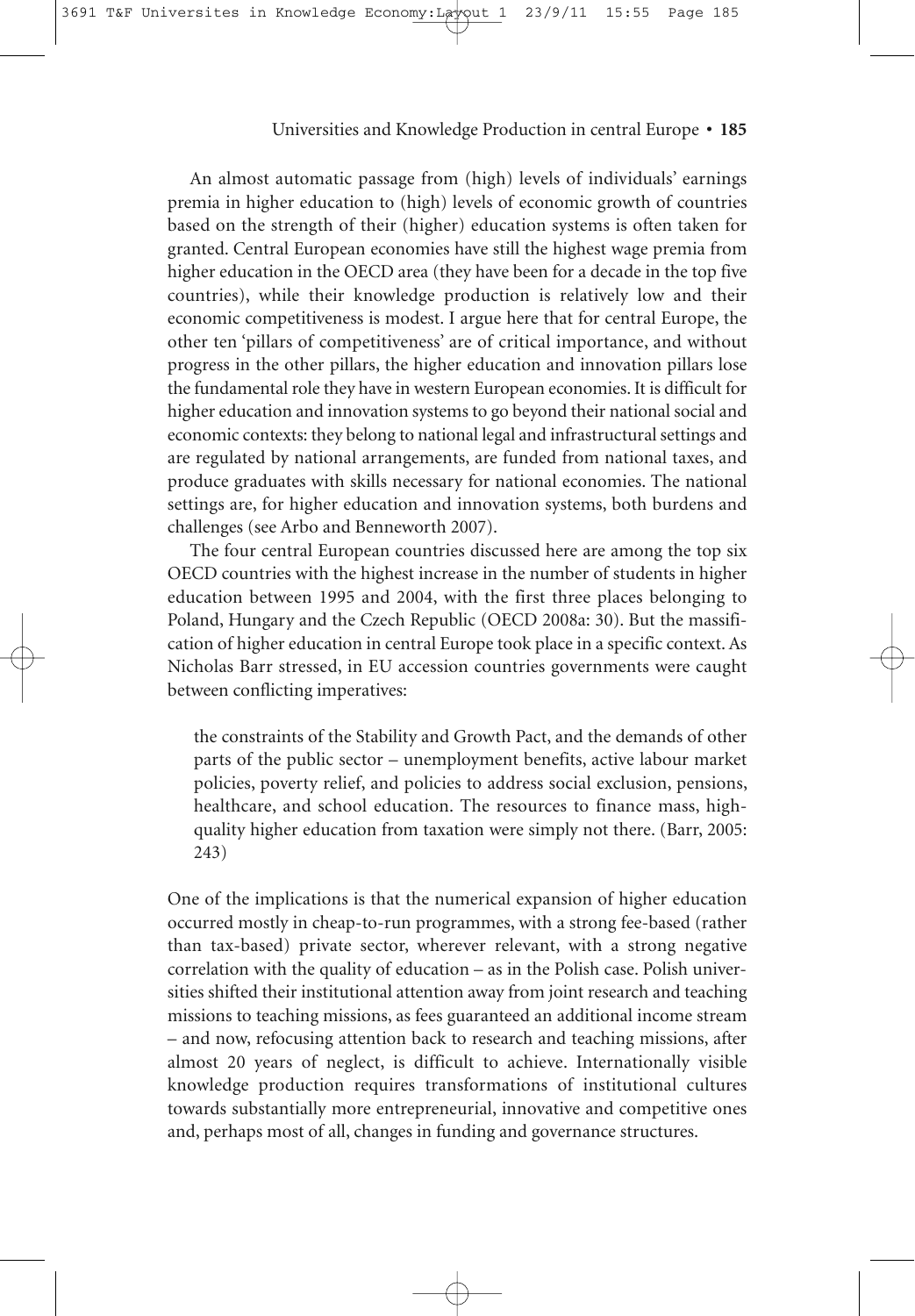#### **Two Pillars of Competitiveness: Higher Education and Innovation**

Let me follow here the notion of economic competitiveness developed by Michael Porter and used in annual *Global Competitiveness Reports* (Porter *et al.*, 2008; Schwab 2010). Macroeconomic, political, legal and social circumstances underpin a successful economy – but are not in themselves sufficient: 'wealth is actually created in an economy at the microeconomic level – in the ability of firms to create valuable goods and services using efficient methods. Only firms can create wealth, not government or other societal institutions' (Porter *et al.*, 2008; 2008: 53). So, on this view, economic competitiveness and productivity depend ultimately on the microeconomic capability of the economy.

Knowledge production in central Europe is viewed in this section in the context of different types of economic competitiveness.As nations develop, their competitive advantages move from the factor-driven stage (low-cost labour, natural resources) to the investment-driven stage (foreign technology, imitation) to the highest one – the innovation-driven stage (innovative products and services at the global technology frontier). Only one central European member of the OECD studied in this paper – the Czech Republic – is driven by the same type of competitiveness as the most affluent OECD countries. But Poland, the Slovak Republic and Hungary (as well as Latvia, Lithuania, Estonia and Romania) are in a transition stage. The role of higher education is different in each of the three stages and economic growth is faced with different competitiveness challenges in each of them.

Of the 12 pillars of competitiveness (Schwab, 2010), two are of special interest: 'higher education and training' and 'innovation'. While most major OECD economies are ranked in the first two deciles of the index, the four central European countries are in the fourth, fifth and sixth deciles of it (Czech Republic is ranked 36, Poland ranked 39, the Slovak Republic ranked 60, and Hungary ranked 52). The four central European countries are relatively well ranked in terms of tertiary enrollments (Hungary ranked 23, Poland 21, Czech Republic 32 and Slovak Republic 40) and relatively weakly ranked in terms of both the university–industry collaboration in R&D (the Czech Republic ranked 29, Hungary 32, Poland 64 and Slovak Republic 87) and extent of staff training (the Czech Republic ranked 40, Poland ranked 52, Slovak Republic ranked 75 and Hungary ranked 88).

Let me focus on Poland, the Slovak Republic and Hungary (and two other newer EU member states, non-OECD members Romania and Bulgaria), considerably less competitive economies than the Czech Republic.Where are the weak and the strong points in their tertiary education and training pillar and in their innovation pillar?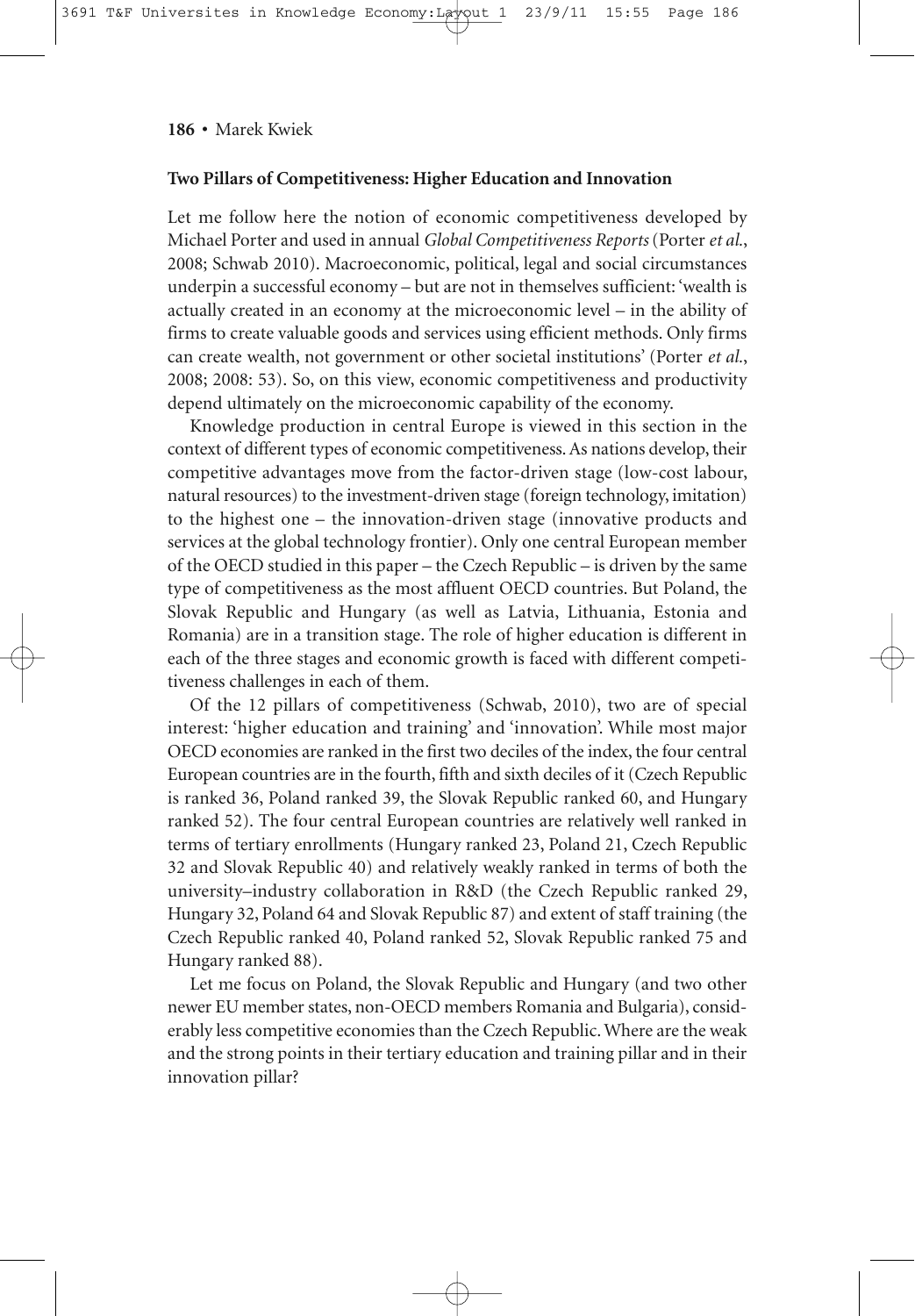| <b>Indicators</b>                        | Poland | Hungary | Czech<br>Republic | Slovak<br>Republic |     | Bulgaria Romania |
|------------------------------------------|--------|---------|-------------------|--------------------|-----|------------------|
| Secondary<br>education<br>enrolment rate | 25     | 33      | 42                | 50                 | 66  | 54               |
| Tertiary<br>education                    |        |         |                   |                    |     |                  |
| enrolment rate                           | 21     | 23      | 32                | 40                 | 46  | 22               |
| Quality of the                           |        |         |                   |                    |     |                  |
| educational system                       | 62     | 75      | 34                | 111                | 85  | 84               |
| Quality of maths/<br>science education   | 40     | 30      | 25                | 65                 | 69  | 43               |
| Quality of<br>management                 |        |         |                   |                    |     |                  |
| schools                                  | 62     | 71      | 56                | 114                | 94  | 98               |
| Internet access                          |        |         |                   |                    |     |                  |
| in schools                               | 48     | 31      | 24                | 35                 | 45  | 55               |
| Research and                             |        |         |                   |                    |     |                  |
| training services                        | 22     | 47      | 17                | 41                 | 80  | 95               |
| Extent of staff                          |        |         |                   |                    |     |                  |
| training                                 | 52     | 88      | 40                | 75                 | 135 | 72               |

*Table 11.1* Ranks by indicators of the 'higher education and training' section

*Source:* Schwab, 2010: 111–299.

Overall, Hungary is ranked high in the higher education and innovation pillars (34 and 41, respectively), while Poland is ranked high in the higher education pillar and low in the innovation pillar (26 and 54, respectively). The Slovak Republic is ranked low in both pillars (53 and 85, respectively). The strong points for both Poland and Hungary in the higher education and training pillar are tertiary enrolments; strong points for Hungary and Poland are the quality of mathematics and science education; internet access in schools is strong in Hungary; and the quality of the educational system is ranked low for Poland and dramatically low for both Hungary and Slovak Republic.In the sub-indices for innovation, the central European economies rank low (about 40–50) or dramatically low (about 70–80).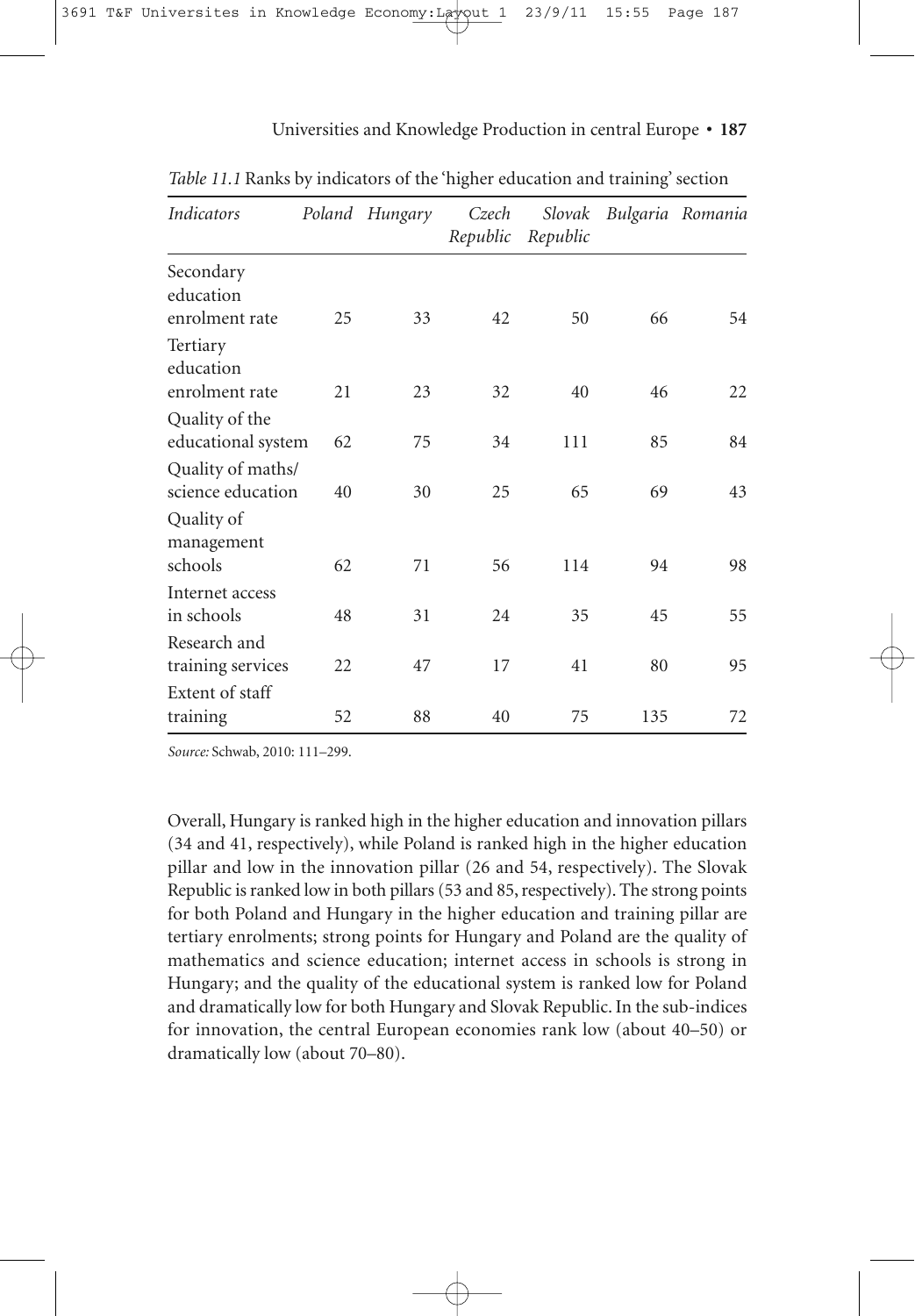| Indicators                                        | Poland | Hungary | Czech<br>Republic | Slovak<br>Republic |     | Bulgaria Romania |
|---------------------------------------------------|--------|---------|-------------------|--------------------|-----|------------------|
| Capacity for<br>innovation                        | 50     | 46      | 24                | 69                 | 79  | 72               |
| Quality of scientific<br>research institutions    | 47     | 18      | 21                | 90                 | 73  | 83               |
| Company spending<br>on R&D                        | 61     | 75      | 25                | 68                 | 96  | 103              |
| university-industry<br>collaboration in<br>R&D    | 64     | 32      | 29                | 87                 | 110 | 103              |
| Gov't procurement<br>of advanced tech<br>products | 61     | 106     | 31                | 127                | 87  | 105              |
| Availability of<br>scientists and                 |        |         |                   |                    |     |                  |
| engineers                                         | 60     | 48      | 50                | 71                 | 77  | 55               |
| Utility patents per<br>million population         | 54     | 32      | 34                | 44                 | 31  | 62               |

*Table 11.2* Ranks by indicators of the 'innovation' section

*Source:* Schwab, 2010: 111–299

I want to stress that the central European economies are not globally competitive, not only because they lag behind in the higher education and innovation pillars of economic competitiveness but also because they lag behind in the other pillars. Consequently, even much more modernised higher education and innovation systems would not be decisive in improving their economies' competitiveness. There is a wide, although slowly bridged, east/west gap related to a multitude of factors, from tax systems to legal systems to transportation infrastructure. Knowledge production in the region cannot and should not be assessed in isolation from its economic environment.

# **Knowledge Production and its Regulatory Environment**

Knowledge production in universities and in business occurs in regulatory environments that cannot be easily avoided by either universities or companies. In universities, it is funding and governance regimes that matter most, whereas in the business sector it is often 'ease of doing business' that is crucial. To show the differences between major OECD economies and the four central European countries, let me refer to the 'ease of doing business' ranking (at the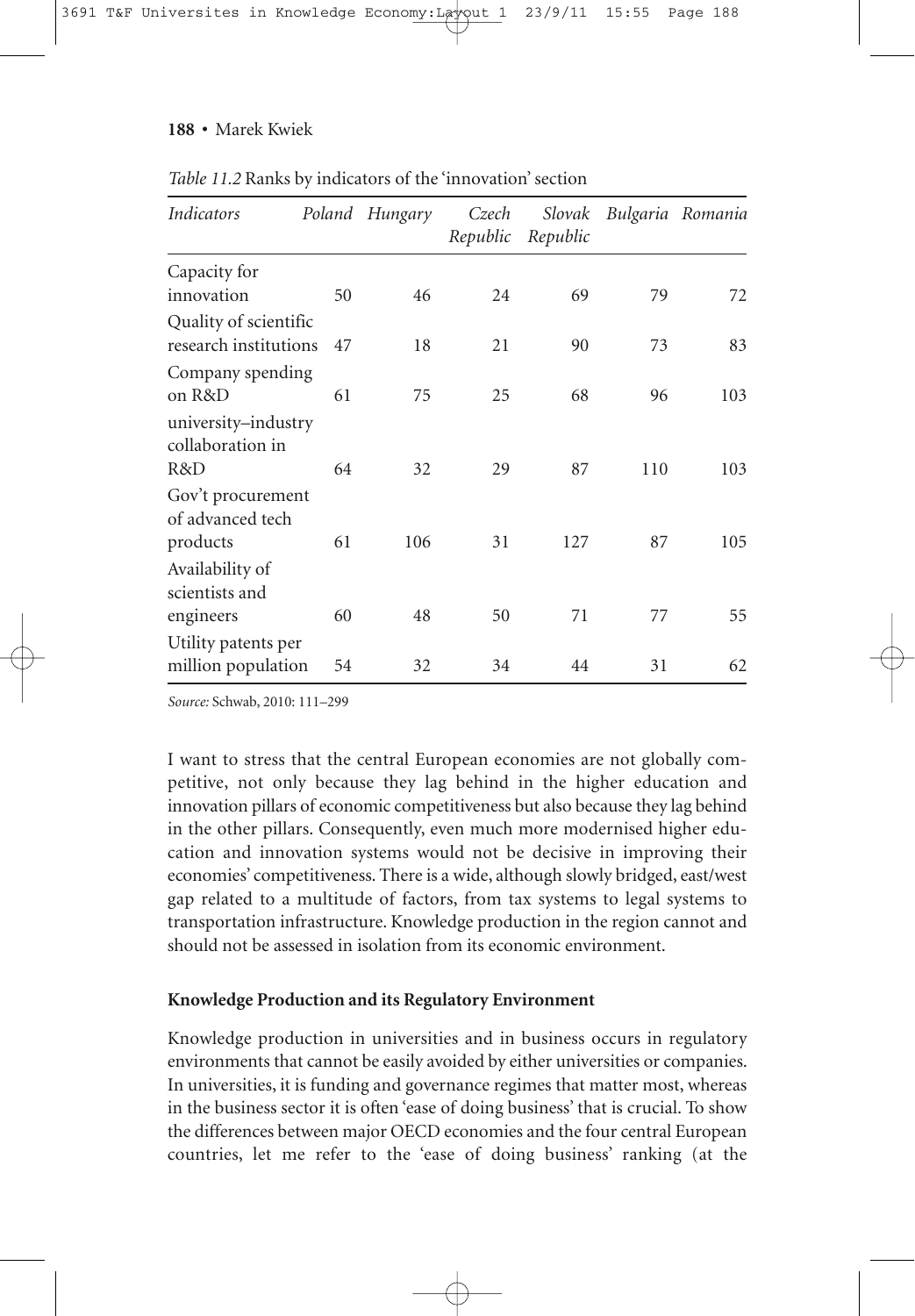microeconomic level of companies), annually measured by the World Bank in the last five years, most recently in *Doing Business 2011: Making a Difference for Entrepreneurs* (World Bank 2010).

There are ten categories in which the comparative advantages of countries are analysed: starting a business, dealing with construction permits, employing workers, registering property, getting credit, protecting investors, paying taxes, trading across borders, enforcing contracts and closing a business. Central European countries are scattered along the ranks, with Slovak Republic and Hungary in the forties (ranked 41 and 46), followed by Poland and the Czech Republic almost in the middle of the ranks (70 and 63) (World Bank, 2010: 4). Top OECD economies are in the 30 ranks,with Singapore, Hong Kong (China), New Zealand, the UK and the USA in the first five places. These are the regulatory realities in which central European economies are operating, which go far beyond education and innovation systems but, at the same time, directly influence both national economic competitiveness and processes of knowledge production in the business sector. These realities also directly or indirectly influence two other areas where knowledge production occurs: the area of academic entrepreneurialism and the area of university–enterprise partnerships, as recent research tends to show (Shattock, 2008, Mora *et al.,* 2010).

What are the advantages of the Slovak Republic and Hungary over Poland and the Czech Republic? Poland's weaknesses are clear: out of 183 countries, it has low rankings in such categories as starting a business (rank 113), dealing with construction permits (rank 164) and paying taxes (rank 121). The Czech Republic is ranked over 100 in two categories: starting a business (rank 130) and paying taxes (rank 128). And, not surprisingly, all four central European countries are ranked around 120 in a single category – paying taxes – with between 257 and 557 hours spent on average on dealing with taxes per year (World Bank, 2010: 159–193).

What is important in our context of central European knowledge production is that higher education and innovation systems in western Europe function in very competitive economies, and that companies, including the companies involved in R&D and innovation, operate in relatively friendly legal and regulatory environments. This brings us back to two ideas: first, expectations from higher education (and innovation) systems should not be exaggerated in globally less competitive economies, as opposed to economies in which all other components of competitiveness are in place; and, second, the roles of higher education (and innovation) systems in central Europe and western Europe differ strongly, due to a multitude of factors exogenous to higher education systems.

The necessary (and measurable) need of 'catching up with the west' in such areas as infrastructure, technology or business sophistication may be viewed as more important, and consequently public funding may be directed more easily towards these areas than towards higher education. And, assessing the level of public funding for university research in almost all new EU member states, this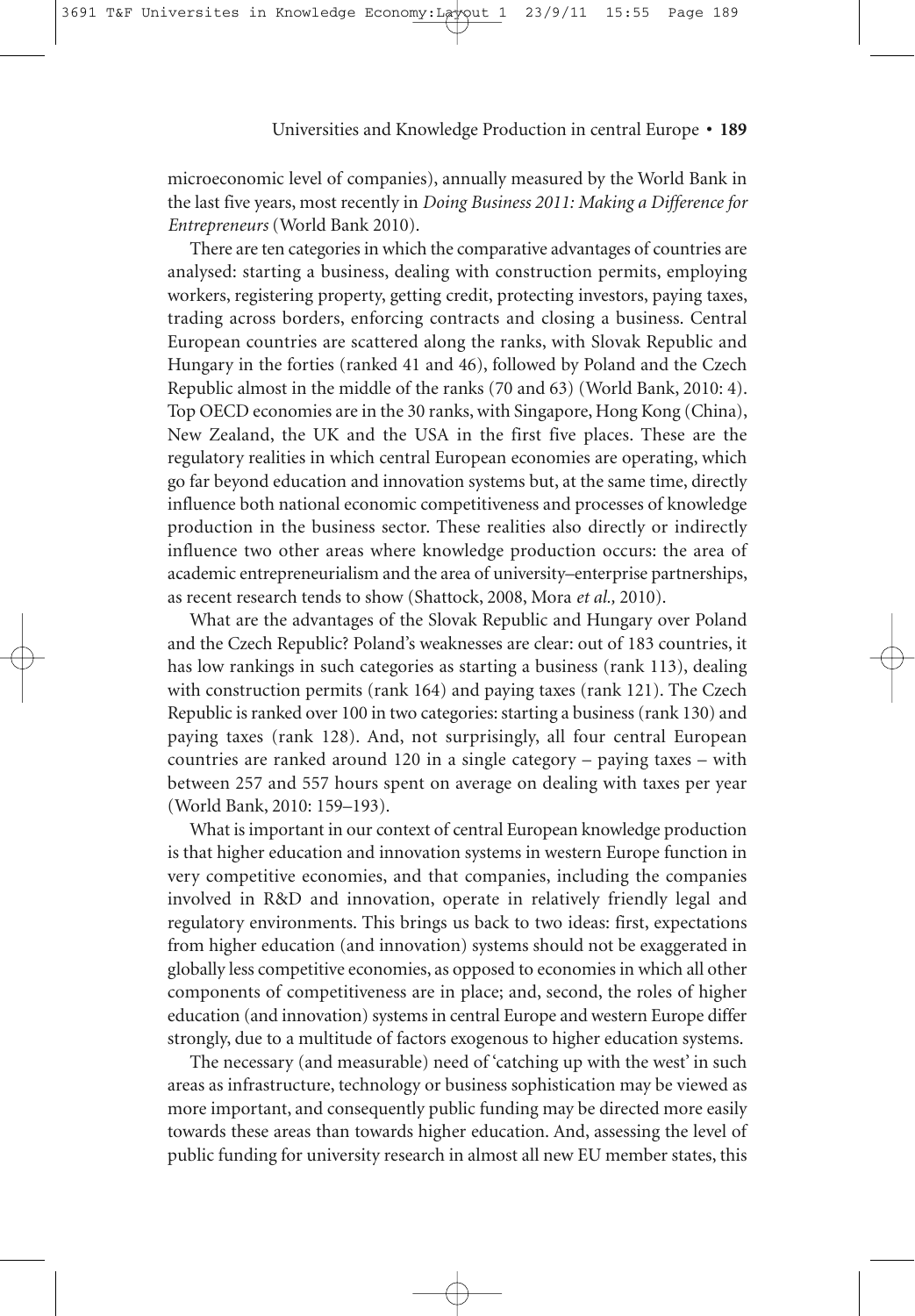is exactly what has been the case in the last two decades. Aghion and Howitt (2009: 312) have recently claimed that, generally, the closer a country is to the productivity frontier, the more urgent it becomes to invest in higher education to foster innovation; and therefore in the US, growth will be enhanced by investing more in research institutions rather than in two-year colleges. Central European countries are not at the productivity frontier, and so, on this basis, a case can be made for investment in areas other than university research.

| Indicators                   | Poland | Hungary | Czech<br>Republic | Slovak<br>Republic |     | Bulgaria Romania |
|------------------------------|--------|---------|-------------------|--------------------|-----|------------------|
| Ease of doing                |        |         |                   |                    |     |                  |
| business                     | 70     | 46      | 63                | 41                 | 51  | 56               |
| Starting a business          | 113    | 35      | 130               | 68                 | 43  | 44               |
| Dealing with<br>construction |        |         |                   |                    |     |                  |
| permits                      | 164    | 86      | 76                | 56                 | 119 | 84               |
| Registering property         | 86     | 41      | 47                | 9                  | 62  | 92               |
| Getting credit               | 15     | 32      | 46                | 15                 | 6   | 15               |
| Protecting investors         | 44     | 120     | 93                | 109                | 44  | 44               |
| Paying taxes                 | 121    | 109     | 128               | 122                | 85  | 151              |
| Trading across               |        |         |                   |                    |     |                  |
| borders                      | 49     | 73      | 62                | 102                | 108 | 47               |
| Enforcing contracts          | 77     | 22      | 78                | 71                 | 87  | 54               |
| Closing a business           | 81     | 62      | 32                | 33                 | 83  | 102              |

*Table 11.3* Ranks of countries in the World Bank's ranking of favouring business regulations in 183 economies by the *Doing Business* indicators

*Source:* World Bank 2010: 159–193

## **The Geography of Knowledge Production in Europe: Regions**

Apart from countries as units of analysis in knowledge production, in recent years regions in European countries (referred to as NUTS 2 level) have increasingly become the focus of attention of both researchers and policymakers (see EC 2009; Hanell and Neubauer, 2006,Arbo and Benneworth, 2007, Goddard, 2000, OECD, 2007). A report on *Europe's Regional Research Systems: Current Trends and Structures* published by the European Commission presents a new typology of regions, which is relevant for the assessment of knowledge production in central Europe.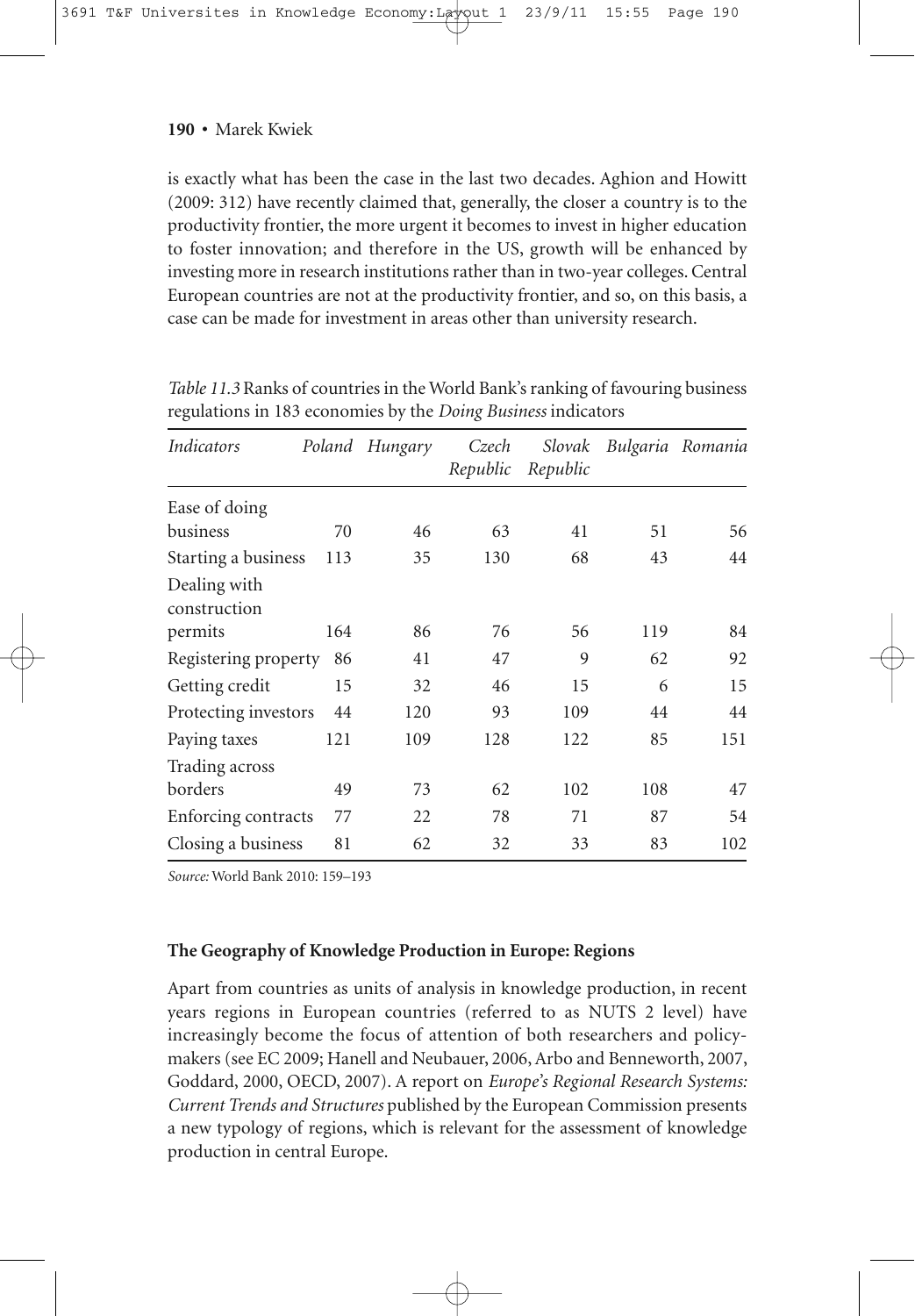There are six leading regional R&D performers in Europe – three regions in Germany and one each in The Netherlands, Finland and Sweden. All other regions in the EU are classified into four types. Type 1 regions are R&D-driven regions, with a high research publishing and patenting intensity, and a business sector contributing an above-average share to regional GERD. Type 2 regions are public-sector-centered, R&D supported regions,with a high research publishing intensity in contrast to an only slightly above-average patenting intensity, and where gross expenditures for R&D are slightly above average, mostly accounted for by either universities or public research institutions. Type 3 regions are broadly based, R&D-supported regions, with an average research publishing and patenting intensity; but are not home to outstanding centres of excellence in either the public sector or in business research. And finally, Type 4 regions comprise the remaining regions in which R&D plays a small role (EC, 2009: 40).

With an exception of merely two regions (the Praha region in the Czech Republic and the *Bratislavsky kraj* region in the Slovak Republic), all regions in central Europe (as well as, presumably, in Romania and Bulgaria, for which data are not available in a comparable format) are classified as either Type 3 or Type 4 regions, the vast majority of them being classified as Type 4 regions. Central European regions are weakest in research intensity and the least research-driven in the European Union.

A number of countries – including the four in central Europe studied here – consist of Type 3 and Type 4 regions only (with the two above exceptions). The EC report concludes: 'it is likely that within their national context they lack sources of knowledge to which an enlarged European Research Area network could provide access' (EC 2009: 44). A report on *Geographies of Knowledge Production in Europe* published by NORDREGIO stresses in its conclusions 'a clear core-periphery pattern' in the structure of knowledge intensity in Europe. 'The East-West divide in Europe' – the theme of the present paper – is 'still clearly discernable'(Hanell and Neubauer 2006: 28). Consequently, knowledge production in central Europe, at a regional level, is performed in regions that are not R&D-driven: in the vast majority of regions, R&D plays a supportive role or is merely complementary to the local economy.

## **Conclusions**

A fair assessment of knowledge production in the region needs to refer back to historical legacies of the communist system and to two decades of its postcommunist transformations. Universities in central Europe for half a century were operating under special circumstances, with far-reaching consequences for the transition period and beyond. The early 1990s brought about rapid political and economic transformations, while in the next ten years the reform packages included also welfare policies and higher education policies. Despite the powerful role of European policy agendas in transforming higher education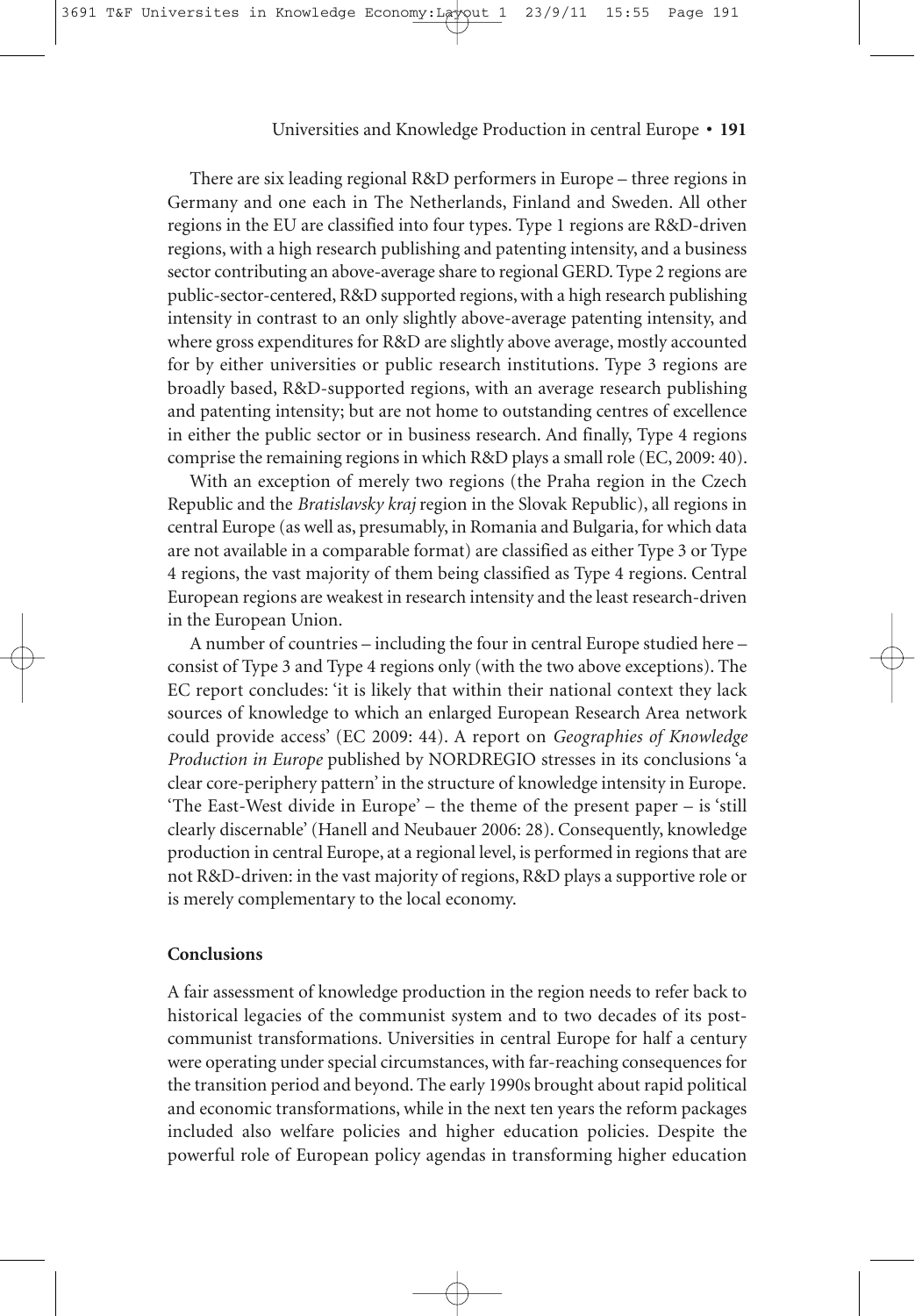systems in the region in the 2000s, both prior to and following EU accession in 2004, central European higher education still struggles with communist and post-communist legacies. Consequently, social narratives, or founding ideas, about the roles of universities in society and in the economy, produced by universities themselves, are relatively weak – as opposed to strong narratives increasingly produced by policy-makers involved in comprehensive reform programmes, as the Polish example indicates.

The east/west divide in knowledge production continues, as testified by assessments of both higher education and innovation systems. On economic grounds, both pillars of economic competitiveness related to higher education (higher education and training, and innovation) are weak, as are both research and patenting outputs in the region. The role of factors other than higher education and innovation systems is substantially more important for competitiveness and growth in central Europe than in affluent western economies. The international visibility of universities as knowledge production centres in the region is extremely low, with just a few of them present in either global or European university rankings. The analysis of the geography of knowledge production at the level of regions may indicate that central Europe is in danger of being effectively cut off from the emerging European Research Area. The very idea of knowledge economies may be far more difficult to apply in the region than is generally accepted in OECD and EC discourse.

The east/west differences in higher education systems and in university knowledge production may be bigger than expected, and the role of historical legacies may be more long-term than generally assumed in both social scientific and public policy studies on the region. Transformations of universities may take much longer and the gradual convergence of both higher education and research systems in the two parts of Europe cannot be taken for granted without thoughtful changes in both university funding (including both its modes and its levels) and university governance. Central European universities desperately struggle to remain in the global academic centre but their gradual decline to the academic periphery cannot be excluded unless proper measures are taken. The issues of European integration in higher education and research, on the one hand, and of revised national policies in central Europe in these two areas, on the other, must be at the top of the agenda.

*The author gratefully acknowledges the support of the Polish Ministry of Science and Higher Education through its grant No. N N106 020136, and the EEA Grants/Norway Grants scheme through its grant No. FSS/2008/X/D4/W/002.*

## **Bibliography**

Aghion, P. and Howitt, P. (2009) *The Economics of Growth*. Cambridge, MA: MIT Press. Arbo, P. and Benneworth, P. (2007) *Understanding the Regional Contribution of Higher Education Institutions.* Paris: OECD/IMHE.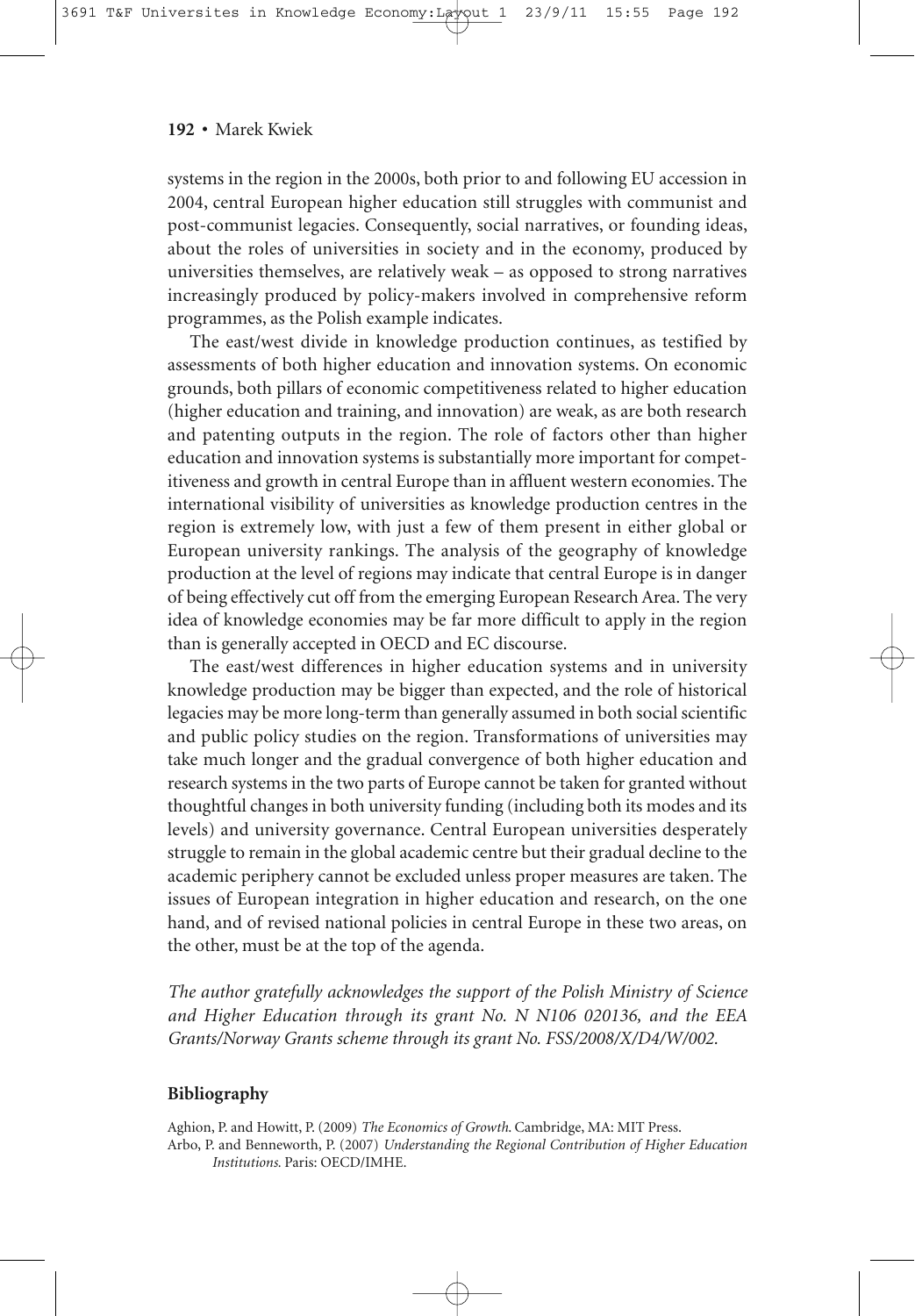- Barr, N. (ed) (1994) *Labor Markets and Social Policy in Central and Eastern Europe: The Transition and Beyond*. Oxford: Oxford University Press.
- Barr, N. (2001) *The Welfare State as Piggy Bank: Information, Risk, Uncertainty, and the Role of the State*. Oxford: Oxford University Press.
- Barr N. (ed) (2005) *Labor Markets and Social Policy in Central and Eastern Europe: The Accession and Beyond*. Oxford: Oxford University Press.
- Berend,I. T.(2007)'Social shock in transforming central and eastern Europe'. *Communist and Post-Communist Studies*. 40(3): 269–280.
- Bonaccorsi, A. and Daraio, C. (eds) (2007) *Universities and Strategic Knowledge Creation: Specialization and Performance in Europe.* Cheltenham: Edward Elgar.
- Brunsson, N. and Sahlin-Andersson, K. (2000)'Constructing organizations: the example of public sector reform'. *Organization Studies*, 21(4): 721–746.
- Castles, F, Leibfried, S., Lewis, J., Obinger, H. and Pierson, Ch. (eds) (2010) *The Oxford Handbook of the Welfare State.* Oxford: Oxford University Press.
- CHEPS (2010) *Progress in Higher Education Reform Across Europe*. *Funding Reform. Volume 1: Executive Summary and Main Report.* Enschede: CHEPS.
- Cunning, M., Godfrey, M. and Holzer-Zelazewska, D. (2007) *Vocational Education in the New EU Member States*. Washington, DC: The World Bank.
- EC (2009) *Europe's Regional Research Systems: Current Trends and Structures*. Brussels: European Commission.
- Elster,J., Offe,C. and Preuss, U.K.(1998)*Institutional Design in Post-Communist Societies: Rebuilding the Ship at Sea.* Cambridge: Cambridge University Press.
- Esping-Andersen, G. (ed) (1996) *Welfare States in Transition: National Adaptations in Global Economies*. London: Sage.
- Esping-Andersen, G. (1990) *The Three Worlds of Welfare Capitalism*. Princeton, NJ: Princeton University Press.
- Foray, D. (2006) *The Economics of Knowledge*. Cambridge, MA: MIT Press.
- Goddard, J. (2000) *The Response of HEIs to Regional Needs*. Newcastle upon Tyne: University of Newcastle upon Tyne.
- Hannell, T. and Neubauer, J. (2006) *Geographies of Knowledge Production in Europe*. Stockholm: NORDREGIO.
- Inglot, T.(2005)'From theory to practice: lessons of postcommunist social policy reforms in central Europe', in Cain, M., Gelazis, N. and Inglot, T. (eds) *Fighting Poverty and Reforming Social Security: What Can Post-Soviet States Learn from the New Democracies and Central Europe?* Washington, DC: Woodrow Wilson Center.
- Inglot, T.(2008) *Welfare States in East Central Europe 1919–2004*.Cambridge: Cambridge University **Press**
- Kwiek, M. (2007) 'The university and the welfare state in transition: changing public services in a wider context', in: Epstein, D. and Deem, R. *et al.* (eds) *World Yearbook of Education 2008.* New York: Routledge.
- Kwiek, M. (2008a) 'Academic entrepreneurship vs. changing governance and institutional management structures at European Universities'. *Policy Futures in Education*. 6(6), 757–770.
- Kwiek, M. (2008b) 'Entrepreneurialism and private higher education in Europe', in Shattock, M. (ed.)*Entrepreneurialism in Universities and the Knowledge Economy.* Maidenhead and New York: Open University Press/McGraw-Hill.
- Kwiek, M. (2008c) 'Accessibility and equity, market forces and entrepreneurship: developments in higher education in central and eastern Europe'. *Higher Education Management and Policy*. 20(1): 89–110.
- Kwiek, M.(2009a)'The two decades of privatization in polish higher education: cost-sharing, equity and access', in Jane Knight (ed) *Financing Higher Education: Equity and Access*. Rotterdam: Sense Publishers.
- Kwiek, M. (2009b) 'The changing attractiveness of European higher education', in Kehm, B. Huisman, J. and Stensaker, B. (eds) *The European Higher Education Area: Perspectives on a Moving Target.* Rotterdam: Sense Publishers.
- Kwiek, M.(2010)'Creeping marketization: where Polish private and public higher education sectors meet', in Brown, R. (ed) *Higher Education and the Market.* New York: Routledge.